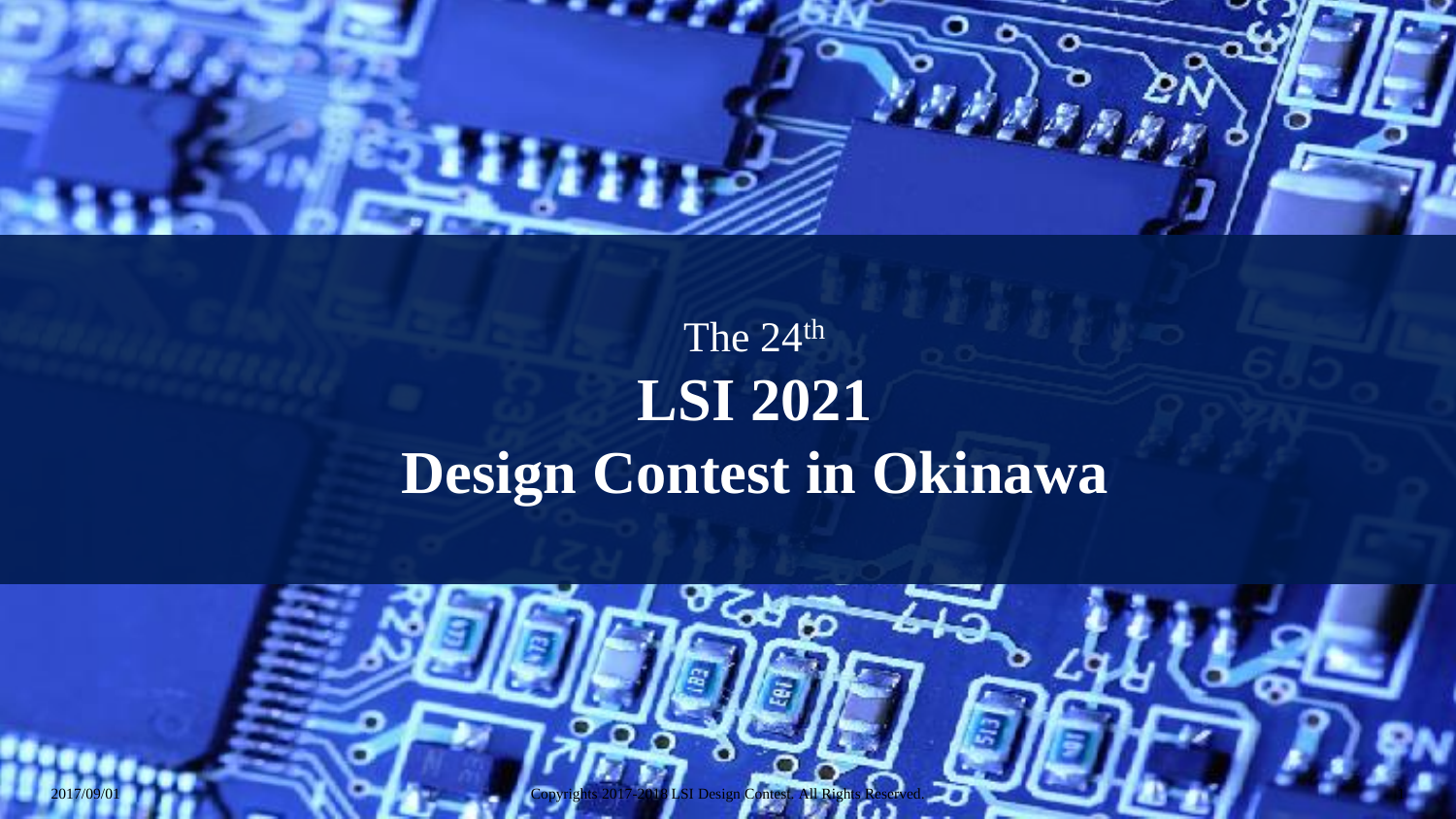## Installing Vivado 2019.1

#### ■ Download Vivado Design Suite from the link below:

- [https://japan.xilinx.com/support/download/index.html/content/xilinx/ja/downloadNav/](https://japan.xilinx.com/support/download/index.html/content/xilinx/ja/downloadNav/vivado-design-tools/archive.html) vivado-design-tools/archive.html
- Install the downloaded file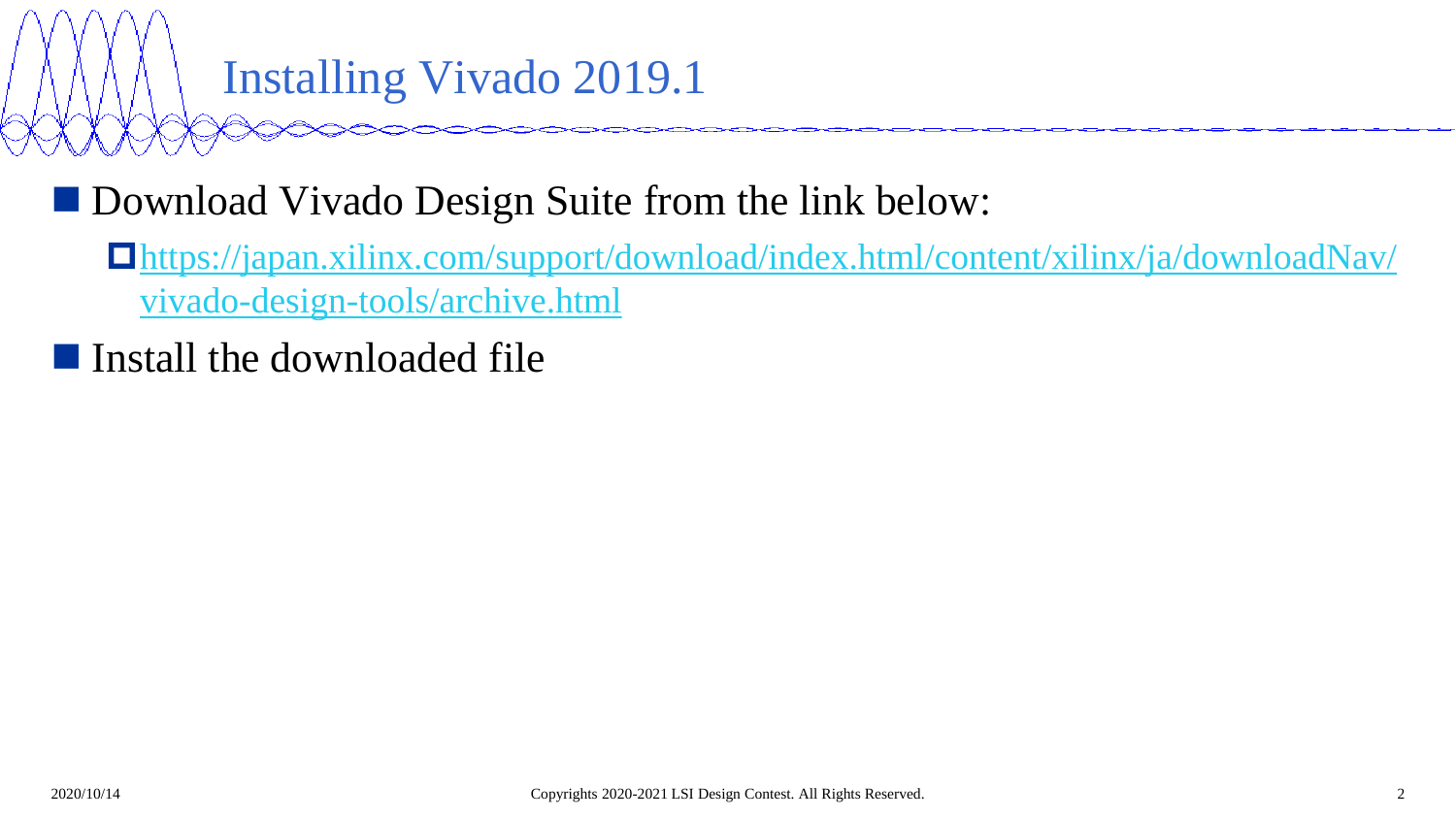### Opening Vivado

Eile Flow Tools Window Help Q-Quick Access

Vivado 2019.1



Tcl Console

 $\begin{array}{ccccccccc} - & & \Box & & \Box & & \times \end{array}$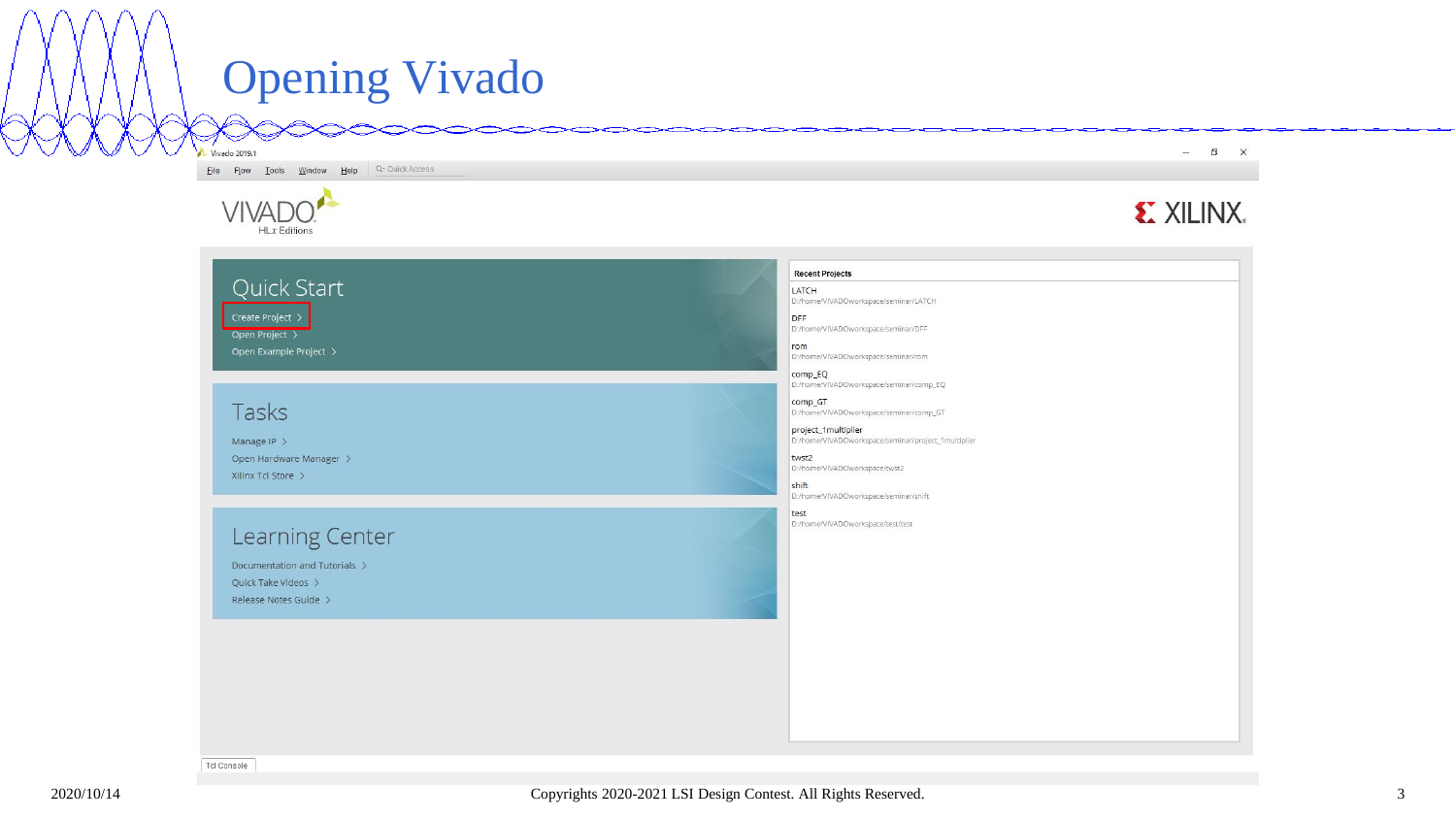## Create a new project

| New Project<br>$\times$               |                                                                                                                                                                                                                                                                                                                                                       | New Project<br>$\times$                                                                                                                                                                                                                                                                                                                                                       |
|---------------------------------------|-------------------------------------------------------------------------------------------------------------------------------------------------------------------------------------------------------------------------------------------------------------------------------------------------------------------------------------------------------|-------------------------------------------------------------------------------------------------------------------------------------------------------------------------------------------------------------------------------------------------------------------------------------------------------------------------------------------------------------------------------|
| <b>HLx Editions</b><br><b>EXALINX</b> | Create a New Vivado Project<br>This wizard will guide you through the creation of a new project.<br>To create a Vivado project you will need to provide a name and a location for your project files. Next, you<br>will specify the type of flow you'll be working with. Finally, you will specify your project sources and<br>choose a default part. | <b>Project Name</b><br>£<br>Enter a name for your project and specify a directory where the project data files will be stored.<br>Project name:<br>project_1<br>Project location: D://ivadoWorkspace<br><b></b><br>Create project subdirectory<br>Project will be created at: D://ivadoWorkspace/project<br>Enter the name and assign the location to<br>your selected folder |
| $\odot$                               | Cancel<br>Finish<br>Next≥<br>< Back                                                                                                                                                                                                                                                                                                                   | $\odot$<br>Cancel<br>$\leq$ Back<br>Finish<br>Next >                                                                                                                                                                                                                                                                                                                          |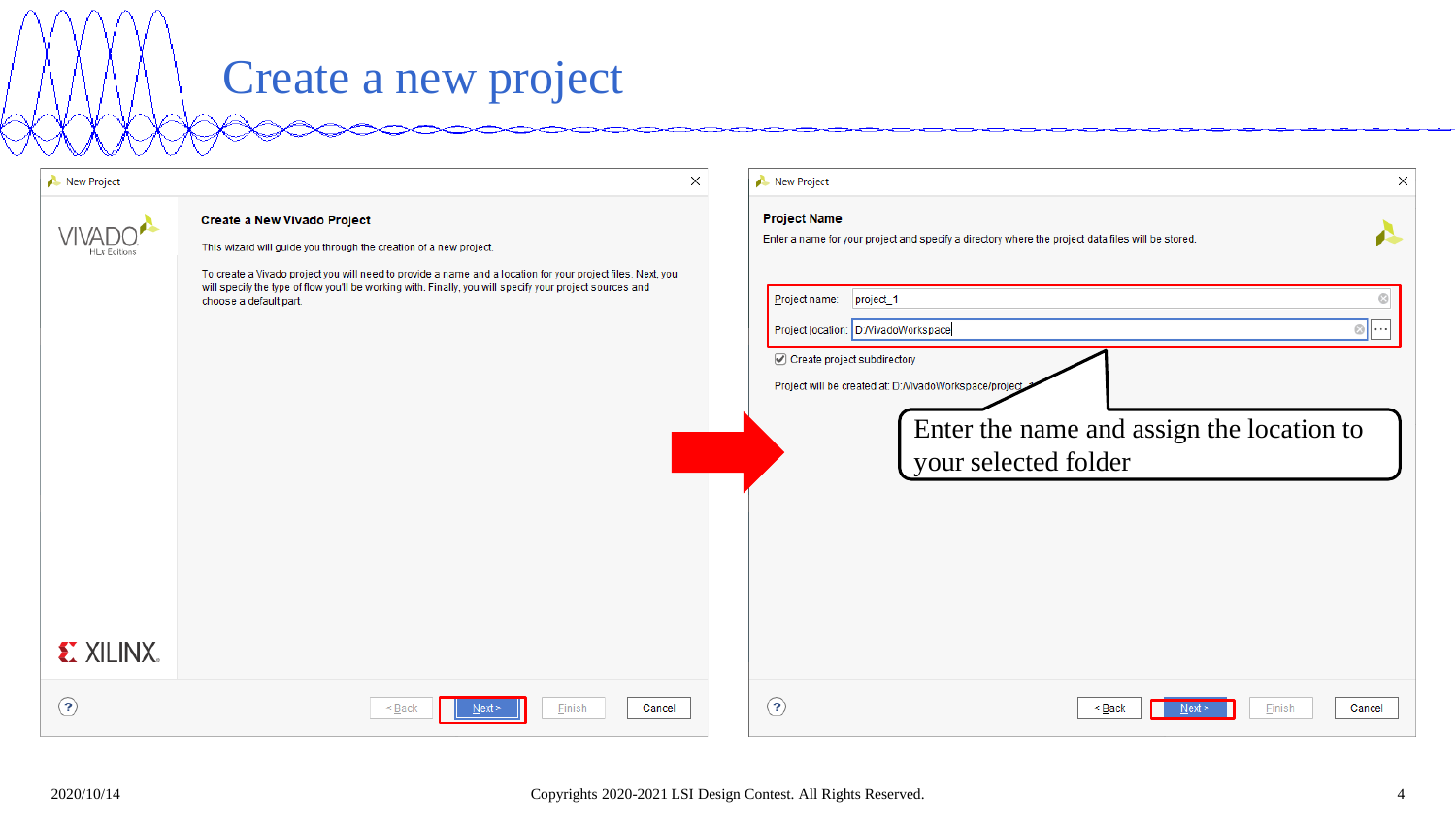# Create a new project

| New Project                                                                                                                                                                                                                                                                                                                                                                                                                                                                                                                                                                                                                                                                                            | × |
|--------------------------------------------------------------------------------------------------------------------------------------------------------------------------------------------------------------------------------------------------------------------------------------------------------------------------------------------------------------------------------------------------------------------------------------------------------------------------------------------------------------------------------------------------------------------------------------------------------------------------------------------------------------------------------------------------------|---|
| <b>Project Type</b><br>Specify the type of project to create.                                                                                                                                                                                                                                                                                                                                                                                                                                                                                                                                                                                                                                          |   |
| RTL Project<br>You will be able to add sources, create block designs in IP Integrator, generate IP, run RTL analysis, synthesis,<br>implementation, design planning and analysis.<br>Do not specify sources at this time<br>Post-synthesis Project<br>You will be able to add sources, view device resources, run design analysis, planning and implementation.<br>Do not specify sources at this time<br><b>J/O Planning Project</b><br>Do not specify design sources. You will be able to view part/package resources.<br><b>Imported Project</b><br>Create a Vivado project from a Synplify, XST or ISE Project File.<br>Example Project<br>Create a new Vivado project from a predefined template. |   |
| $Back$<br>Next<br>Finish<br>Cancel                                                                                                                                                                                                                                                                                                                                                                                                                                                                                                                                                                                                                                                                     |   |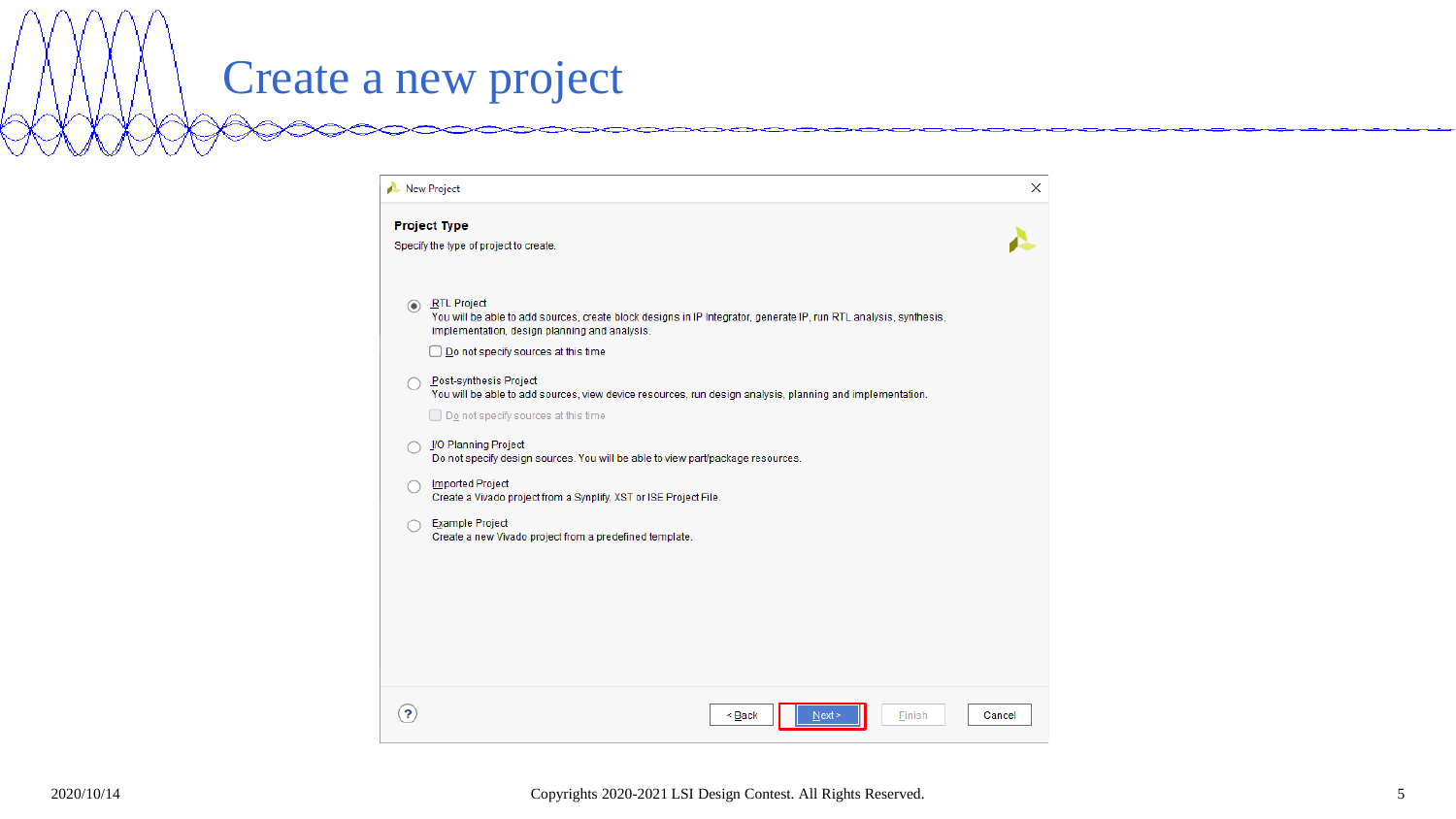# Add Verilog file

| New Project                                                                                                                                                                                                                                             | $\times$ |                                                                                                                                                                                                                                                   | New Project  |                                                             |                                             |                           |                                        |                                        |
|---------------------------------------------------------------------------------------------------------------------------------------------------------------------------------------------------------------------------------------------------------|----------|---------------------------------------------------------------------------------------------------------------------------------------------------------------------------------------------------------------------------------------------------|--------------|-------------------------------------------------------------|---------------------------------------------|---------------------------|----------------------------------------|----------------------------------------|
| <b>Add Sources</b><br>đ.<br>Specify HDL, netlist, Block Design, and IP files, or directories containing those files, to add to your project. Create a new source<br>file on disk and add it to your project. You can also add and create sources later. |          | <b>Add Sources</b><br>Specify HDL, netlist, Block Design, and IP files, or directories containing those files, to add to your project. Create a new source<br>file on disk and add it to your project. You can also add and create sources later. |              |                                                             |                                             |                           |                                        |                                        |
| $+$ $ +$ $+$                                                                                                                                                                                                                                            |          |                                                                                                                                                                                                                                                   | $+$ $ +$ $+$ |                                                             |                                             |                           |                                        |                                        |
|                                                                                                                                                                                                                                                         |          |                                                                                                                                                                                                                                                   |              | Index                                                       | Name                                        | Library                   | <b>HDL Source For</b>                  | Location                               |
|                                                                                                                                                                                                                                                         |          |                                                                                                                                                                                                                                                   |              | -1                                                          | Max4.v                                      | xil defaultlib            | Synthesis & Simulation                 | D:/home/VIVADOworkspace/Max/Max/Max.sr |
|                                                                                                                                                                                                                                                         |          |                                                                                                                                                                                                                                                   |              | $\overline{2}$                                              | Max10.v                                     | xil_defaultlib            | Synthesis & Simulation<br>$\mathbf{v}$ | D:/home/VIVADOworkspace/Max/Max/Max.si |
| Use Add Files, Add Directories or Create File buttons below<br>Click here and add attached Verilog file<br>Add Directories<br><b>Add Files</b><br><b>Create File</b><br>Scan and add RTL include files into project                                     |          |                                                                                                                                                                                                                                                   | €            |                                                             | Scan and add RTL include files into project | <b>Add Files</b>          | <b>Add Directories</b>                 | Create File                            |
| Copy sources into project                                                                                                                                                                                                                               |          |                                                                                                                                                                                                                                                   |              | Copy sources into project                                   |                                             |                           |                                        |                                        |
| Add sources from subdirectories<br>Target language: Verilog<br>Simulator language:   Mixed<br>$\checkmark$<br>$\checkmark$                                                                                                                              | これらのファ   |                                                                                                                                                                                                                                                   |              | Add sources from subdirectories<br>Target language: Verilog | $\checkmark$                                | Simulator language: Mixed | $\checkmark$                           |                                        |
| (2)<br>$\leq$ Back<br>Finish<br>Cancel<br>Next >                                                                                                                                                                                                        |          | $\circled{?}$                                                                                                                                                                                                                                     |              |                                                             |                                             |                           | $\leq$ Back                            | Finish<br>Cancel<br>Next               |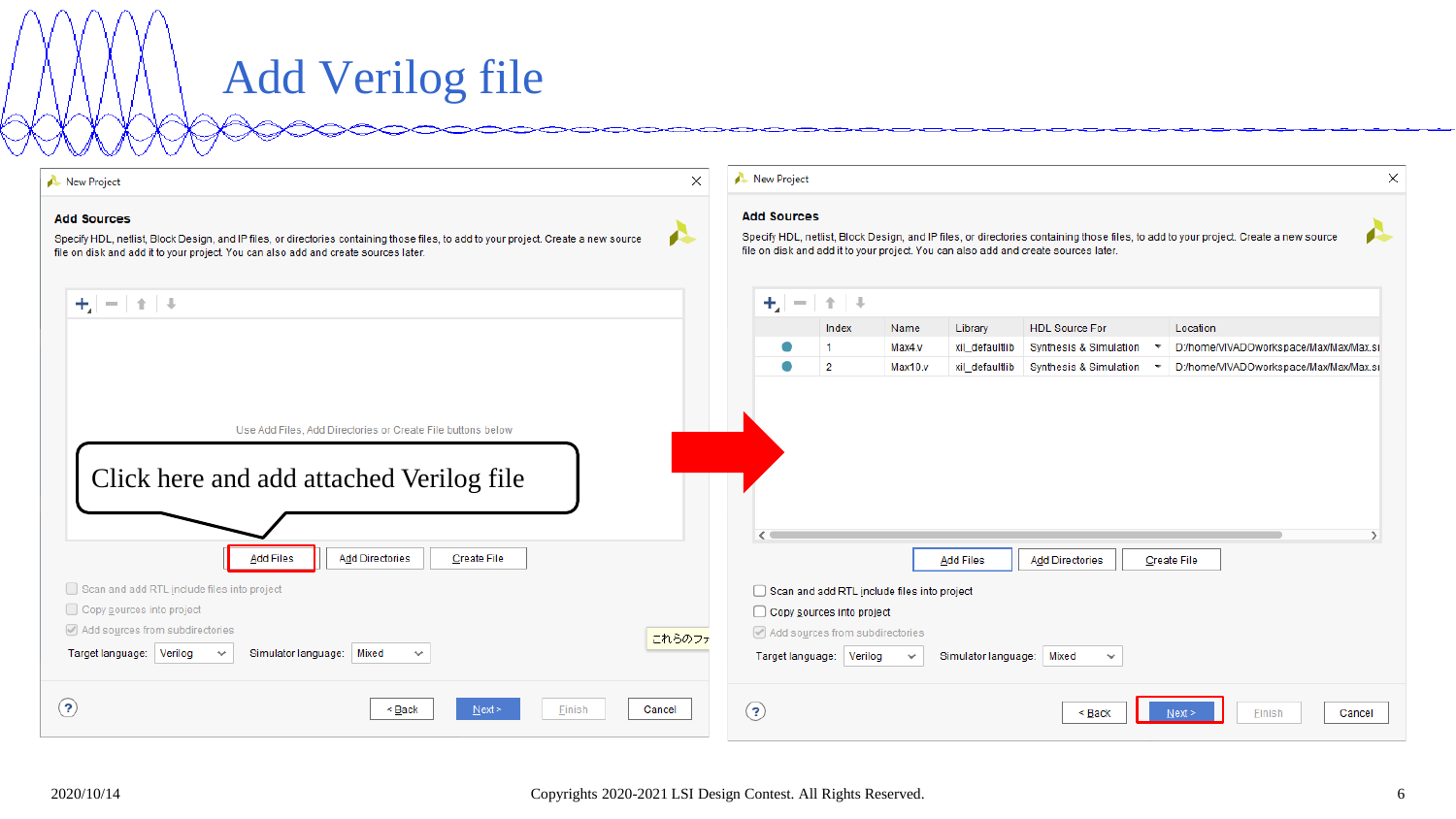

| New Project                                                                                                  | $\times$         |
|--------------------------------------------------------------------------------------------------------------|------------------|
| <b>Add Constraints (optional)</b><br>Specify or create constraint files for physical and timing constraints. |                  |
| $+$ $ +$ $+$                                                                                                 |                  |
| Use Add Files or Create File buttons below                                                                   |                  |
| <b>Add Files</b><br>Create File<br>Copy constraints files into project                                       |                  |
| $\overline{\mathbf{r}}$<br>$\leq$ Back<br>$N$ ext >                                                          | Einish<br>Cancel |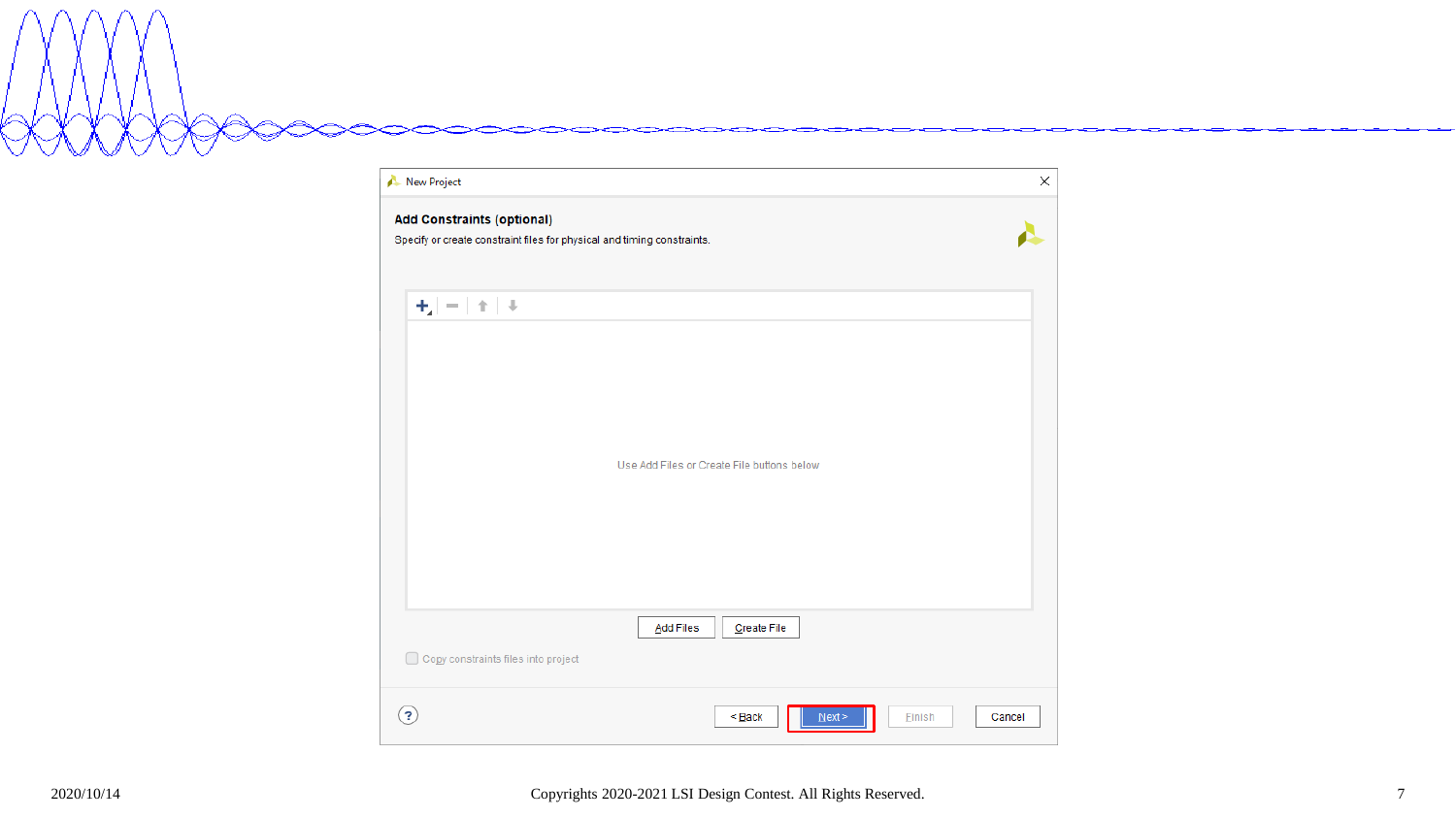#### $\times$ New Project New Project  $\times$ **Default Part Default Part** Æ Choose a default Xilinx part or board for your project. Choose a default Xilinx part or board for your project. Parts | Boards Parts | Boards Select part or boards. In this example, I Reset **Reset All Filters** use xc7z010clg400-1.Category: All Temperature: All Categor  $\checkmark$  $\checkmark$ Package: All  $\checkmark$  $\checkmark$ **Family**  $\sim$ Family: All  $\checkmark$ Speed: All  $\checkmark$ Static power: All  $\checkmark$ Search  $\checkmark$ Search: Q- xc7z010clg400-1  $\circledcirc$   $\vee$  (1 match)  $\circ$ Part I/O Pin Count Available IOBs **LUT Elements** FlipFlops **Block RAMs** Ultra RAMs **DSPs** Port **I/O Pin Count** Available IORe **ILIT Flaments** FlinFlone **Riock RAMe Hitro RAMe** nepe xc7vx415tffv1158-1 1158 350 257600 515200 880  $\mathbf 0$ 2160 xc7z010clg400-1 400 100 17600 35200 60  $\overline{0}$ 80  $\Omega$ xc7vx415tffv1927-3 1927 600 257600 515200 880  $\mathbf{0}$ 2160 xc7vx415tffv1927-2 1927 600 257600 515200 880 2160  $\bf{0}$ xc7vx415tffv1927-2L 1927 600 257600 515200 880  $\mathbf{0}$ 2160 xc7vx415tffv1927-1 1927 600 257600 515200 880  $\mathbf{0}$ 2160 xc7vx485tffg1157-3 1157 600 303600 607200 1030  $\mathbf 0$ 2800 xc7vx485tffq1157-2 1157 600 303600 607200 1030  $\mathbf 0$ 2800 xc7vx485tffg1157-2L 1157 600 303600 607200 1030  $\mathbf 0$ 2800 xc7vx485tffg1157-1 1157 600 303600 1030  $\mathbf{0}$ 2800 607200 xc7vx485tffg1158-3 1158 350 303600 607200 1030  $\overline{0}$ 2800  $\checkmark$  $\leftarrow$  $\rightarrow$  $\leftarrow$ ۰,  $\odot$  $\odot$  $\leq$  Back  $Next$ **Finish** Cancel  $\leq$  Back  $N$ ext > Einish Cancel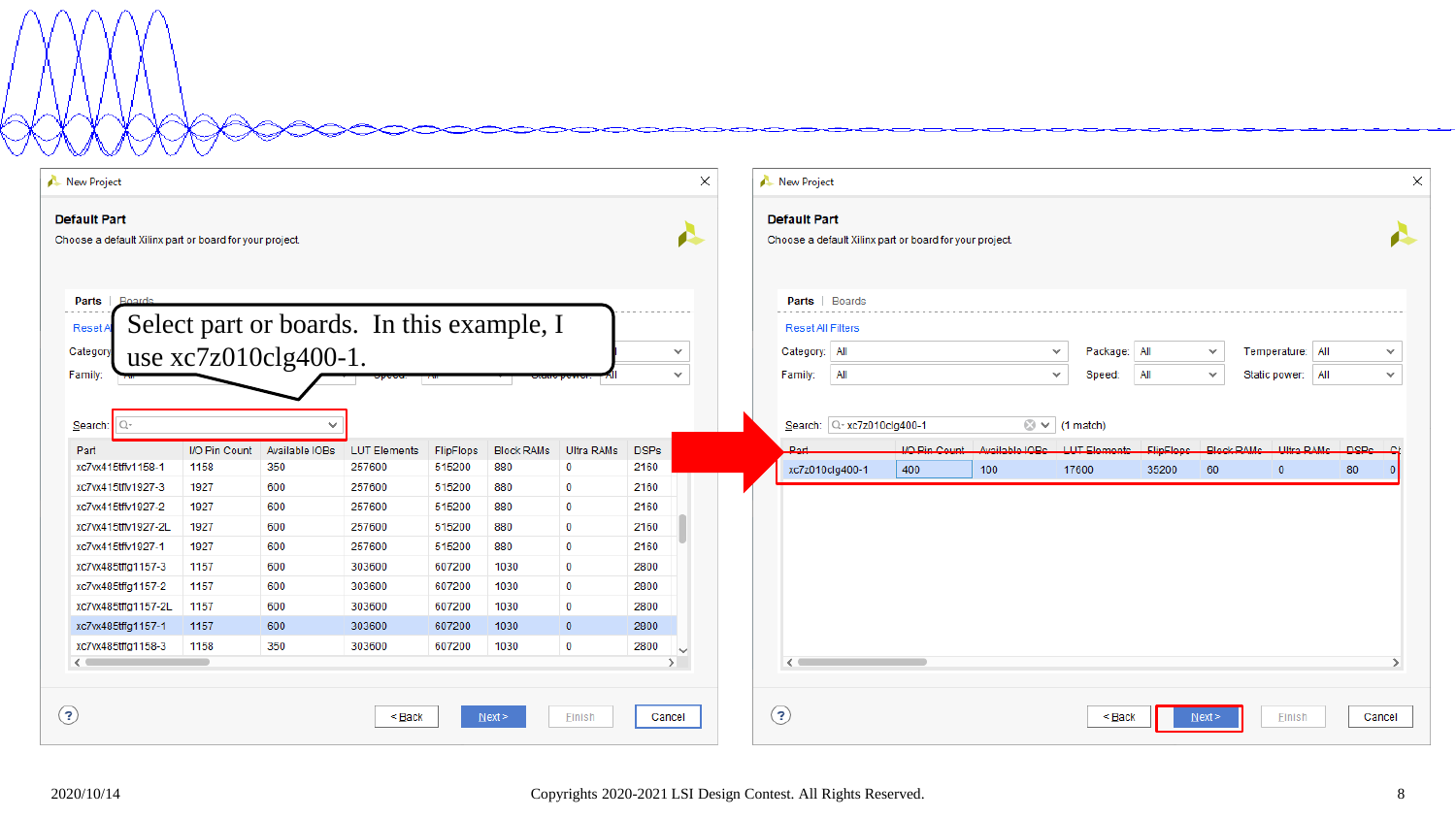New Project  $\times$ **New Project Summary** VIVA HLx Edition: A new RTL project named 'project\_1' will be created. <sup>1</sup> 2 source files will be added. No constraints files will be added. Use Add Sources to add them later. **O** The default part and product family for the new project: Default Part: xc7z010clg400-1 Product: Zynq-7000 Family: Zynq-7000 Package: clg400 Speed Grade: -1 **EXILINX** To create the project, click Finish  $\odot$  $\leq$  Back  $N$ ext > Einish Cancel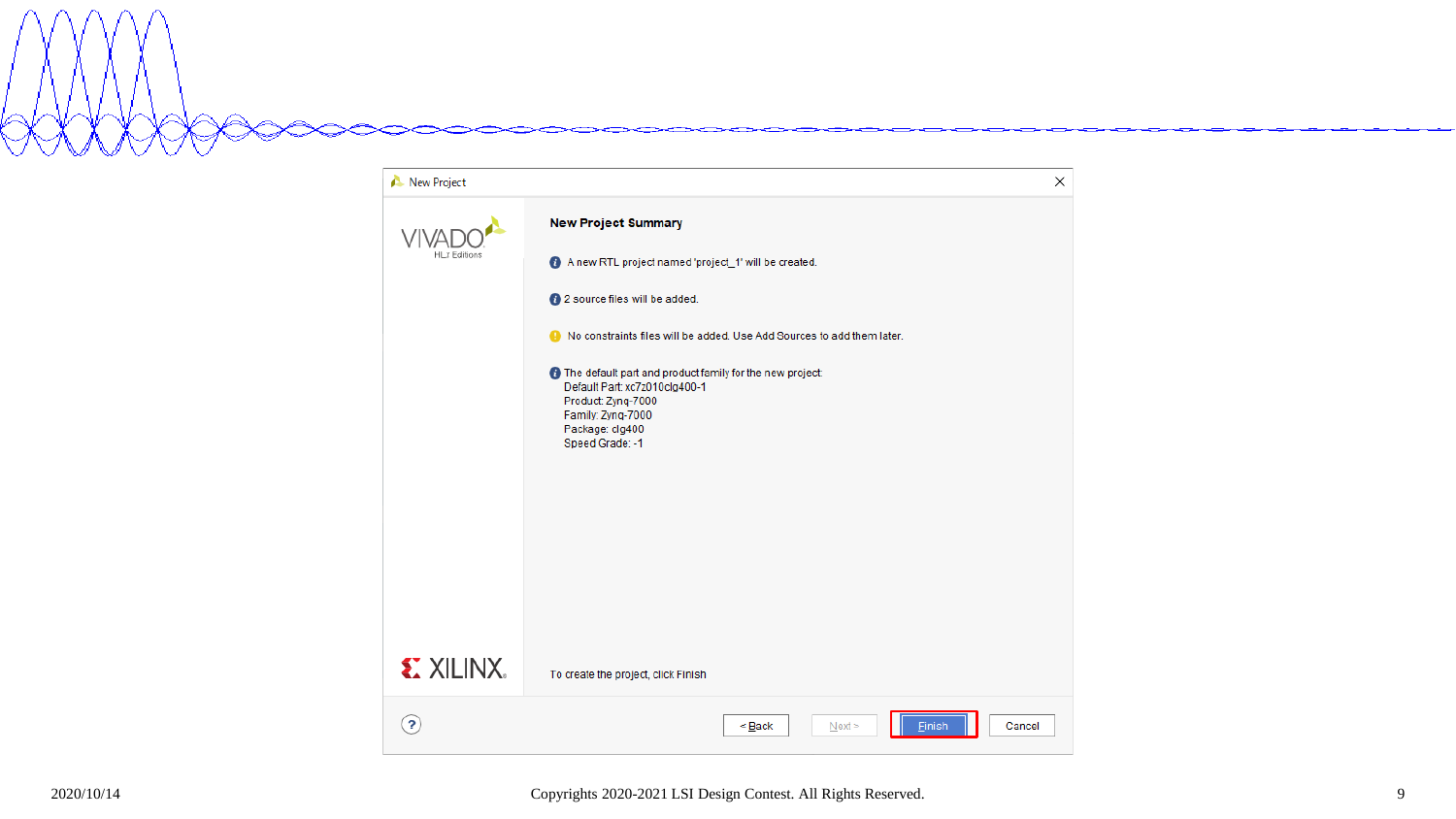#### Add simulation file

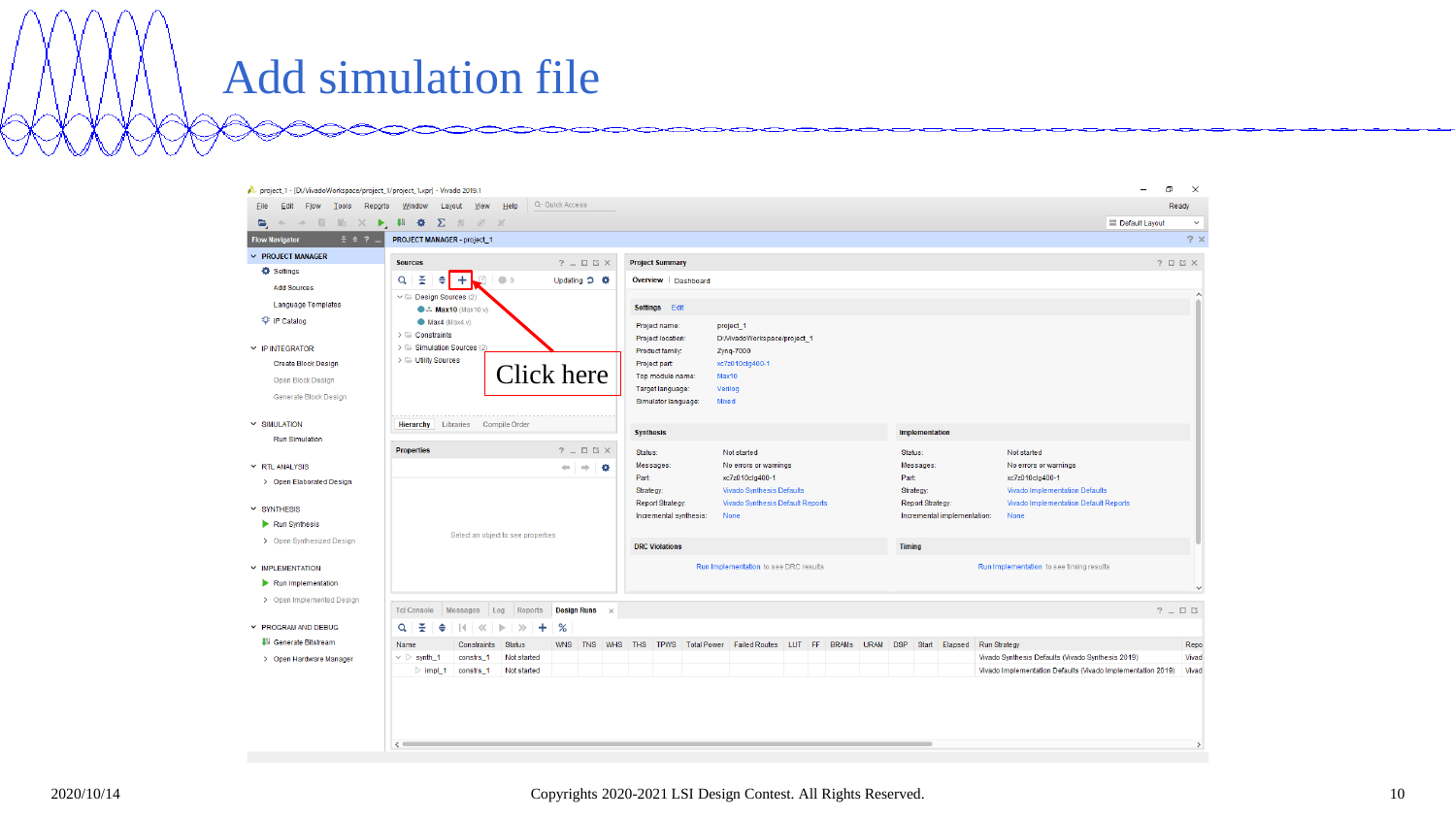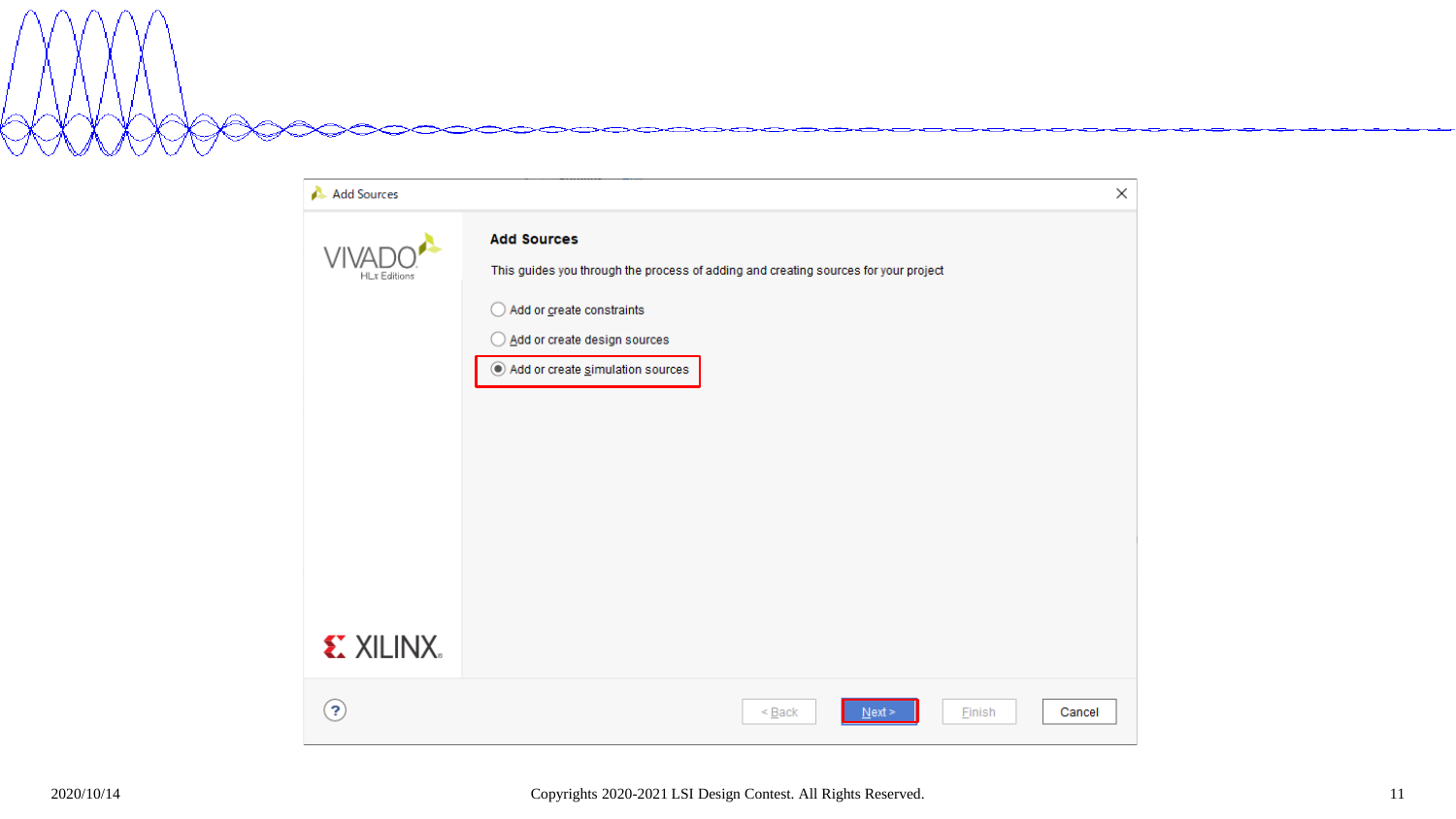| Add Sources                                                                                                                                                                                                         | $\times$<br>×<br>Add Sources                                                                                                                                                                                   |
|---------------------------------------------------------------------------------------------------------------------------------------------------------------------------------------------------------------------|----------------------------------------------------------------------------------------------------------------------------------------------------------------------------------------------------------------|
| <b>Add or Create Simulation Sources</b><br>Specify simulation specific HDL files, or directories containing HDL files, to add to your project. Create a new source file on disk and add it<br>æ<br>to your project. | <b>Add or Create Simulation Sources</b><br>Specify simulation specific HDL files, or directories containing HDL files, to add to your project. Create a new source file on disk and add it<br>to your project. |
| Specify simulation set: Sim_1<br>$\checkmark$                                                                                                                                                                       | Specify simulation set: Sim_1<br>$\checkmark$                                                                                                                                                                  |
| $+$ $ +$ $+$<br>Click here and add attached simulation file                                                                                                                                                         | $+$ $ +$ $+$<br>Library<br>Name<br>Location<br>Index<br>sim_max.v  xil_defaultlib   D:/home/VIVADOworkspace/Max/Max/Max.srcs/sim_1/new                                                                         |
| Add Files<br>Add Directories<br><b>Create File</b>                                                                                                                                                                  | <b>Add Files</b><br><b>Add Directories</b><br><b>Create File</b>                                                                                                                                               |
| Scan and add RTL include files into project                                                                                                                                                                         | Scan and add RTL include files into project                                                                                                                                                                    |
| Copy sources into project                                                                                                                                                                                           | Copy sources into project                                                                                                                                                                                      |
| Add sources from subdirectories<br>Include all design sources for simulation                                                                                                                                        | Add sources from subdirectories<br>Include all design sources for simulation                                                                                                                                   |
| $\bf(2)$<br>Next<br>Cancel<br>≺ <u>B</u> ack<br>Finish                                                                                                                                                              | シミュレーションのデザイン ソースすべてを含む<br>(2)<br>Cancel<br>< <u>B</u> ack<br>$N$ ext ><br>Finish                                                                                                                              |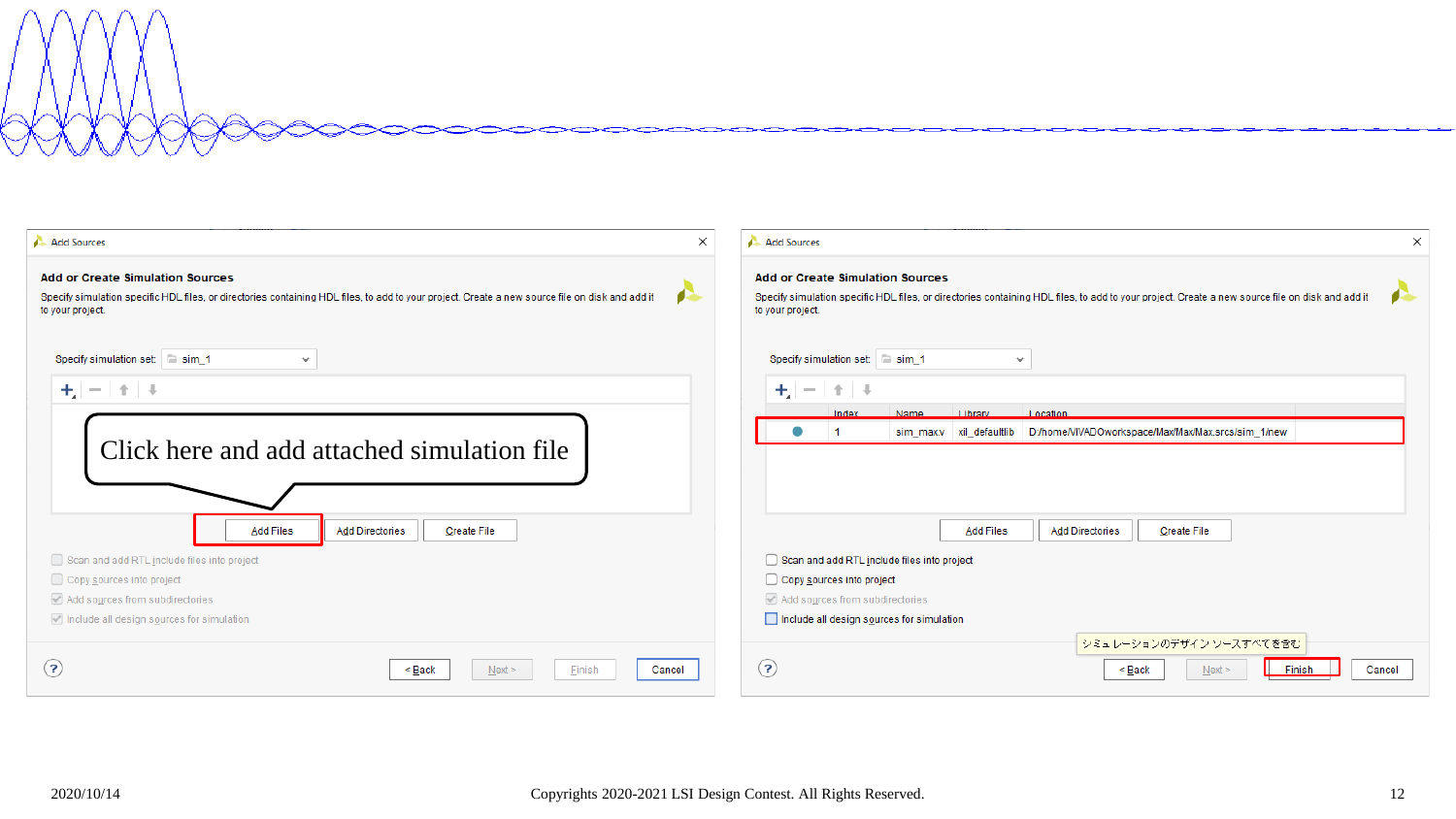#### Run simulation